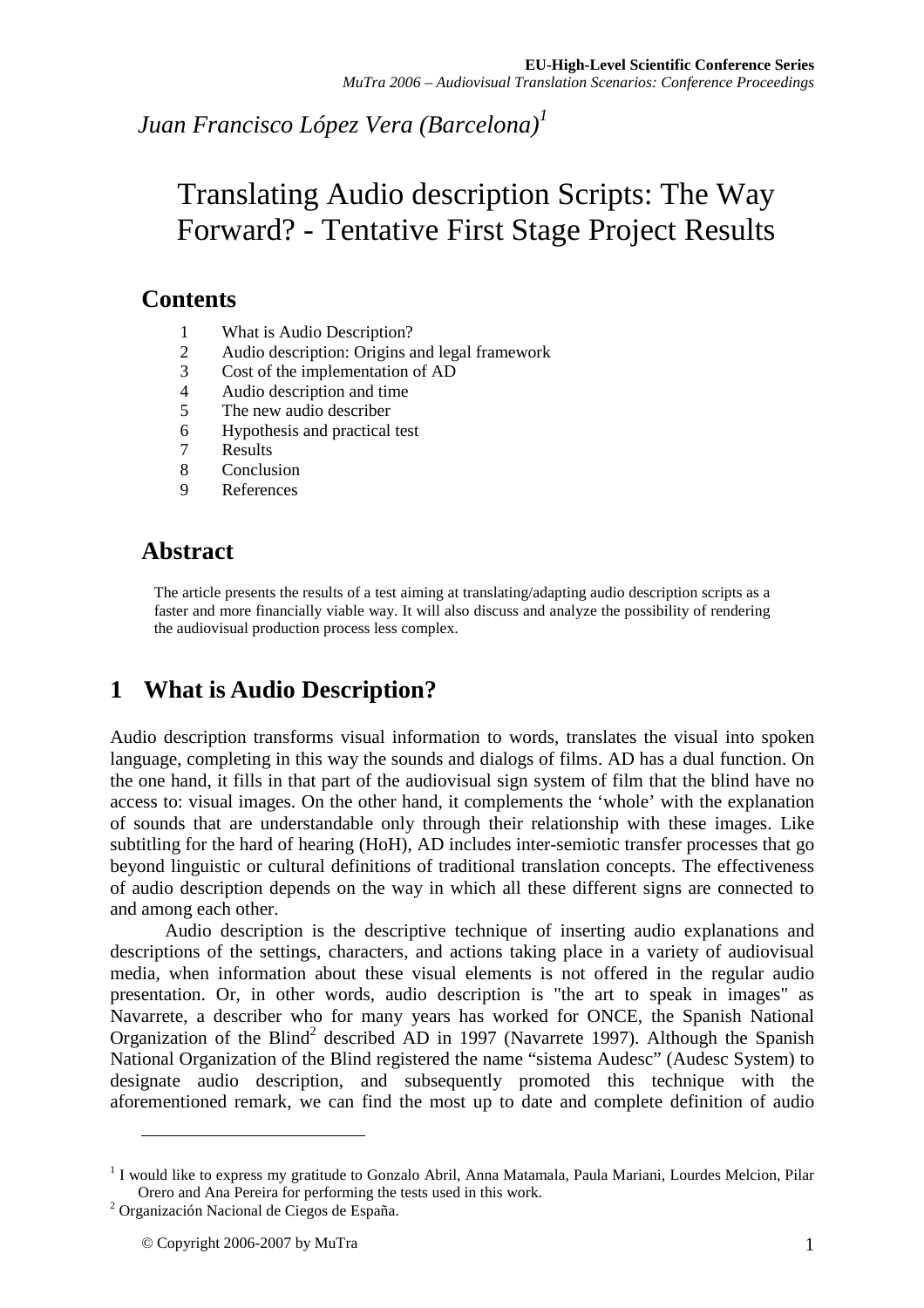description in the official Spanish National Standard UNE, published by AENOR (2005: 4), as the norm "Audio Description for People with Visual Impairment: Requirements, for AD and Development of Audioguides":

"Audio description is an assistive service consisting of a set of techniques and abilities, whose main objective is to compensate for the lack of perception of the visual component in any audiovisual message, by providing suitable sound information which translates or explains, in such a way that the visually impaired perceive the message as an harmonious work and is as similar as possible to the way is perceived by the sighted people<sup>3</sup>."

Audio description preferably blends in when there are gaps in the dialog. Ideally, audio descriptions should not interfere with important narrative pieces of information, moodsetting music and sound-effects, although at times AD will have to be given priority over the musical score. AD should only overlap with dialog or song lyrics if these are not relevant to the plot though. Never should AD interfere with major dialog exchanges, but minor conversational features that support dialog may have to be sacrificed.

The golden rule is "what you see is what you say". Dealing with inter-semiotic processes, of course audio descriptions visualize people, objects and events, however it is also crucial to try to convey the mood and the emotional impact of a scene. At all events though, the audience should be able to form their own opinions and draw their own conclusions. Therefore, it is very important not to edit or to interpret or to explain what is being described, but always describe only the most significant and essential features of the story line or the action. A good audio description will use vocabulary and syntactic constructions according both to the target audience and to the peculiarities of the described media material, and will try to convey, at least part if not all of the visual signs of the films. The language used for the descriptions must be precise and, at the same time, significative rather than abstract. Audio description should suggest rather than explain.

As to the question of "what is to be described", the describer must give an answer to the five classic wh-questions in narrative creation:

- WHERE: locations and settings, including dimensions and scene or location changes.
- WHEN: time of day, light/dark, if relevant.
- WHO: Characters (depending on film/scene: dress, physical attributes, age, facial expressions, body language and ethnic background if relevant).
- WHAT: on-screen action sounds or effects that cannot easily be identified, subtitles or other text on screen, opening titles and/or end credits.
- HOW: action development.

 $\overline{a}$ 

AD history is short. It started around the 1970s in American theatres. In most European countries, AD has also been present for some decades as a practice within disability associations, such as the English Royal National Institute for the Blind (RNIB) or the Spanish Organization of the Blind (ONCE). As an assistive service, audio description should be understood as an integrative factor in our whole society and therefore its implementation should be universal in character. That is the reason why legislation in this area plays a crucial role.

<sup>&</sup>lt;sup>3</sup> "Servicio de apoyo a la comunicación que consiste en el conjunto de técnicas y habilidades aplicadas, con objeto de compensar la carencia de captación de la parte visual contenida en cualquier tipo de mensaje, suministrando una adecuada información sonora que la traduce o explica, de manera que el posible receptor discapacitado visual perciba dicho mensaje como un todo armónico y de la forma más parecida a como lo percibe una persona que ve."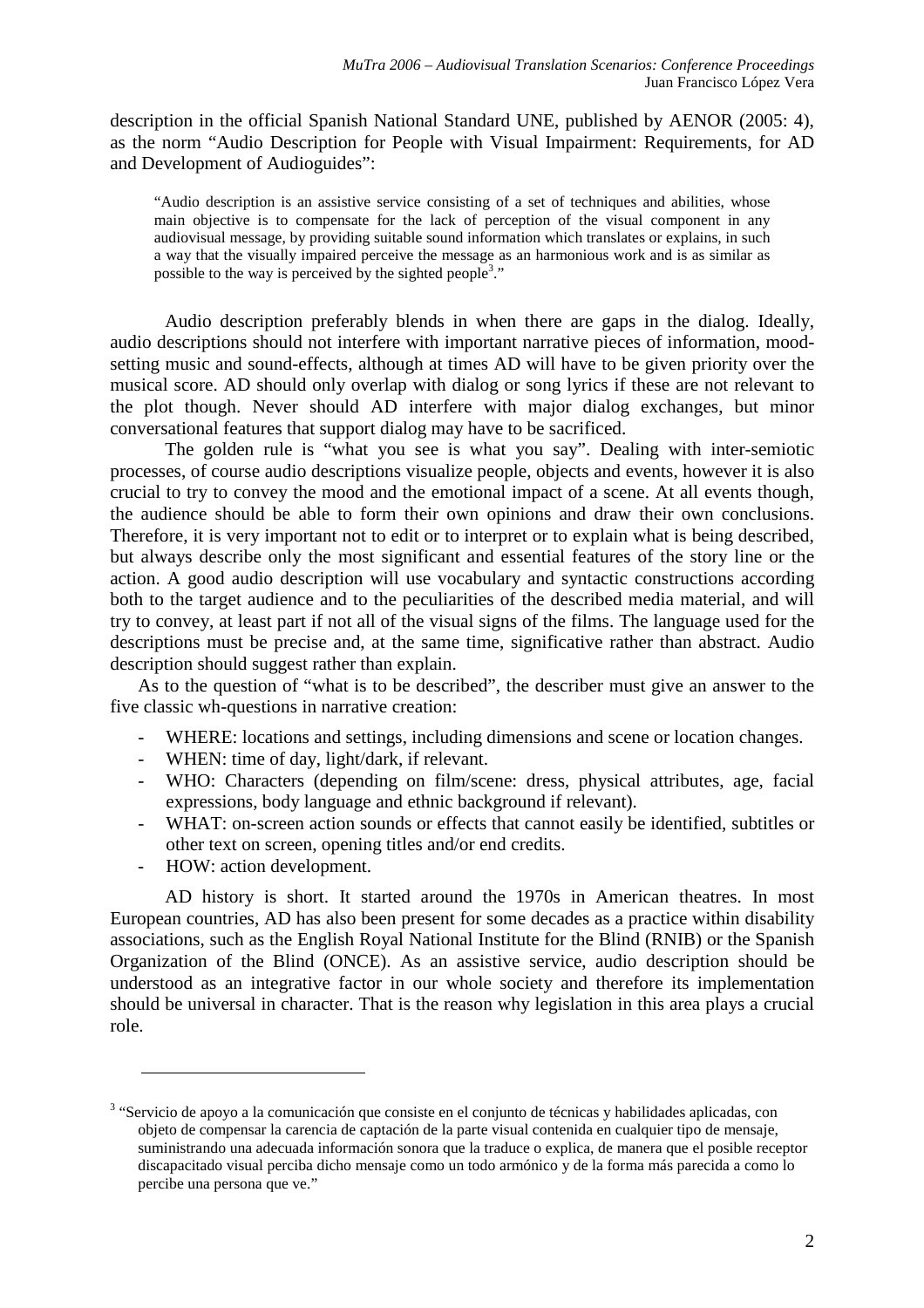In the past decades we have seen a structural transformation of the European population: The aged population in Europe is growing fast and is predicted to grow steadily each year. Media and broadcasting have tried to adapt to these changes and audio description (AD) is a good example of this trend. AD is not only attractive for those who are visually impaired, be it by birth, aging or as a result of a loss of their visual capacity during the course of their lives, but also to those who are unable to see a film due to a temporary problem situation. This means that we do not face a homogeneous public: some of the target viewers will have visual memory, some will not, some will be able to distinguish shadows, others will not. It is, therefore, impossible to create an AD adapted to all the different needs of this heterogeneous audience.

#### **2 Audio description: Origins and legal framework**

Audio description is a reality in the U.S. which is the country with a largest production of media programs for TV and cinema, etc. Audio description originates in the US, Canada and UK. In all of these countries AD began with live and open special play performances, moving to recorded AD for films to be sent internally to members of associations. This trend became soon public and professional: AD entered digital television (DTV) and commercial DVDs.

With the Telecommunication Act of 1996, the US Congress instructed the Federal Communications Commission (FCC) to require video program distributors (cable operators, broadcasters, satellite distributors and other multi- channel video programming distributors) to phase in closed captioning into their television programs. In 1997, the Federal Communications Commission implemented rules to provide a transition schedule for video program distributors to follow when providing more captioned programming. The rules require that distributors provide an increasing amount of captioned programs according to a set schedule. Captioning has promoted the development of audio description.

Audio description – which in some countries is not commercially available yet – will become a legal requirement for European media broadcasting once the European "Media for All" directives are enforced in all European countries. Media accessibility – closed captioning and audio description – is yet to become a reality, but with the future shift from analog to digital TV, it will obviously be a new market trend. A new industry will thus be created to cater for the new accessibility needs.

When or how these European directives will be implemented is not defined yet. It may be by sanctioning laws – as those in the U.S or  $UK<sup>4</sup>$  - or by incentive or reward, like granting tax deduction schemes to broadcasters, or it may come in the form of a prerequisite for a digital license. It may be introduced progressively as DTV technology becomes increasingly available, which will play a major role in society and will open up services to all citizens. Access to the many services offered by DTV will have to be accessible to all citizens at many levels. AD can experience greater flexibility and higher quality in the new technology. For many years universal media accessibility has already become a major topic in many European directives and actions, such as the "Television without Frontiers" directive.

This directive was adopted on October  $3<sup>rd</sup>$ , 1989 by the Council and amended in June 1997 by the **European Parliament and the Council** Directive **97/36/EC**. It is the European legal version of the US Telecommunication Act of 1996. Since that date, i.e. for almost a decade, much work has been done in this respect and  $CENELEC<sup>5</sup>$  is now the institution in charge of Media Accessibility in Europe.

 $\overline{a}$ 

<sup>4</sup> Communications Act 2003

<sup>&</sup>lt;sup>5</sup> http://www.cenelec.org/Cenelec/CENELEC+in+action/Horizontal+areas/ICT/e-Accessibility +and+TV+for+All.htm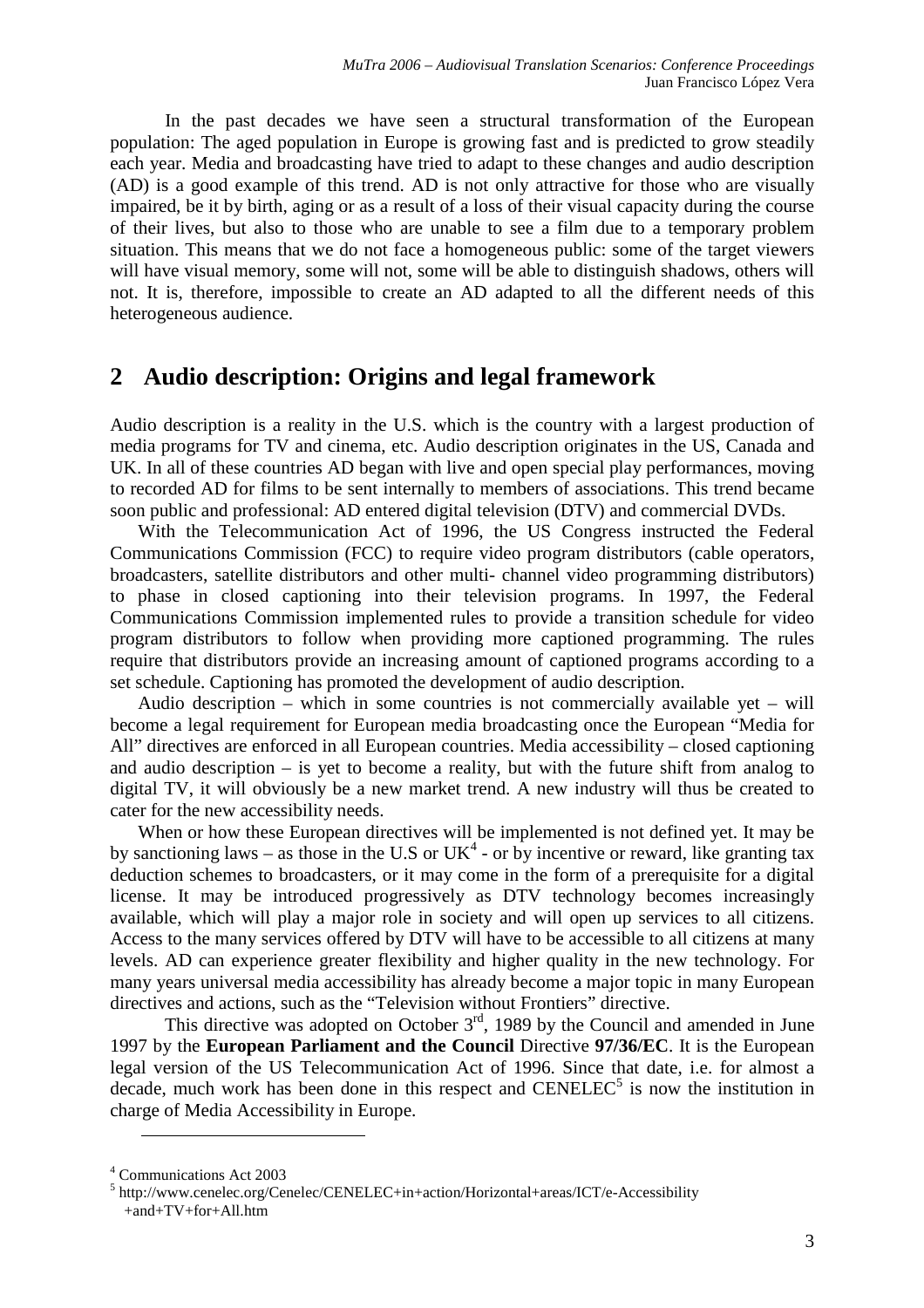After the Athens Conference in 2003, the European Union drew up some general guidelines for those countries which had not yet developed a national plan of accessibility.

In Spain, the First Accessibility Plan "Design for all" 2004-2012, was adopted on June 3<sup>rd</sup> 2003, the European Year of People with Disabilities, and the interest of lawmakers and the profession of audio describers was so excited about it, there was already a fixed norm on how to audio-describe. The aforementioned Standard UNE 153020 of 2005, published by the Spanish Association for Standardization and Certification AENOR, was passed on  $26<sup>th</sup>$ January 2005. A working group of Representatives of the National Association for the Blind (ONCE), broadcasters, representatives of companies and universities was created and coordinated by the Spanish Ministry of Labor.

The main beneficiaries of the law are companies and professionals making audiovisual material accessible for those with sight impairments, but it also serves as a reference for the creation of AD scripts. In November 2005, the Framework Agreement for the creation of the Spanish Center for Subtitling and Audio description (CESyA) was signed by the Real Patronato sobre Discapacidad<sup>6</sup>, the CERMI (the Spanish Confederation of representatives of the disabled)<sup>7</sup> and the University, Carlos III of Madrid. One of the aims of this publicinstitution is to promote SDHH subtitling and AD for disabled people and, in general, to encourage all mechanisms that favor accessibility in the Spanish audiovisual scene (Orero and Utray: 2005).

To provide a broader picture to the raeder it may be interesting to mention that TV broadcasting of closed commercial audio description (that is to say, only for those who want to listen) began on the Andalusian TV channel, Canal Sur, on February 22<sup>nd</sup>, 1995. It was broadcast until the end of 1996 and some 76 films were aired. This was the first experience with AD in Spain, but up to now, audio described programs on Spanish TV have been rather irregularly presented.

In the UK and the US, the number of audio described hours required by the regulator is considerably below that required for subtitling. And, the forthcoming regulation in Spain will not change this trend. According to the White Paper of the Spanish Ley General del Audiovisual (Audiovisual General Law), the state owned channels will have to audio describe just 10% of the programs in 2015, whereas 100% of the aired programs must be subtitled in the same year.

Whatever the system used in any European country, once DTV has become a common service (in Spain DTV is officially operating since November 30, 2005), media accessibility will be a reality, and two important issues will influence its development: cost and time.

It must be mentioned though that the industry will not be able to comply with all these laws and norms because there are not enough experts and professionals available to implement them. This raises a new question: who will be doing the audio descriptions?

# **3 Cost of the implementation of AD**

 $\overline{a}$ 

The economic and operative implications of media accessibility do not follow traditional economic parameters. Cost in media production has already reached its limits: the use and abuse of advertisements as a way to pay for private broadcasting is taxing on the viewer. In

<sup>&</sup>lt;sup>6</sup> i.e. the Real Council of Disabilities, an autonomous organization of the General State Administration dependent on the Ministry of Labour and Social Affairs which among other functions promotes the prevention of deficiencies, and promotes rehabilitation and social inclusion as well as equal opportunities.

<sup>&</sup>lt;sup>7</sup> CERMI (Spanish Confederation of representatives of the disabled) is the representative umbrella organization for all the Spanish Associations of People with disabilities.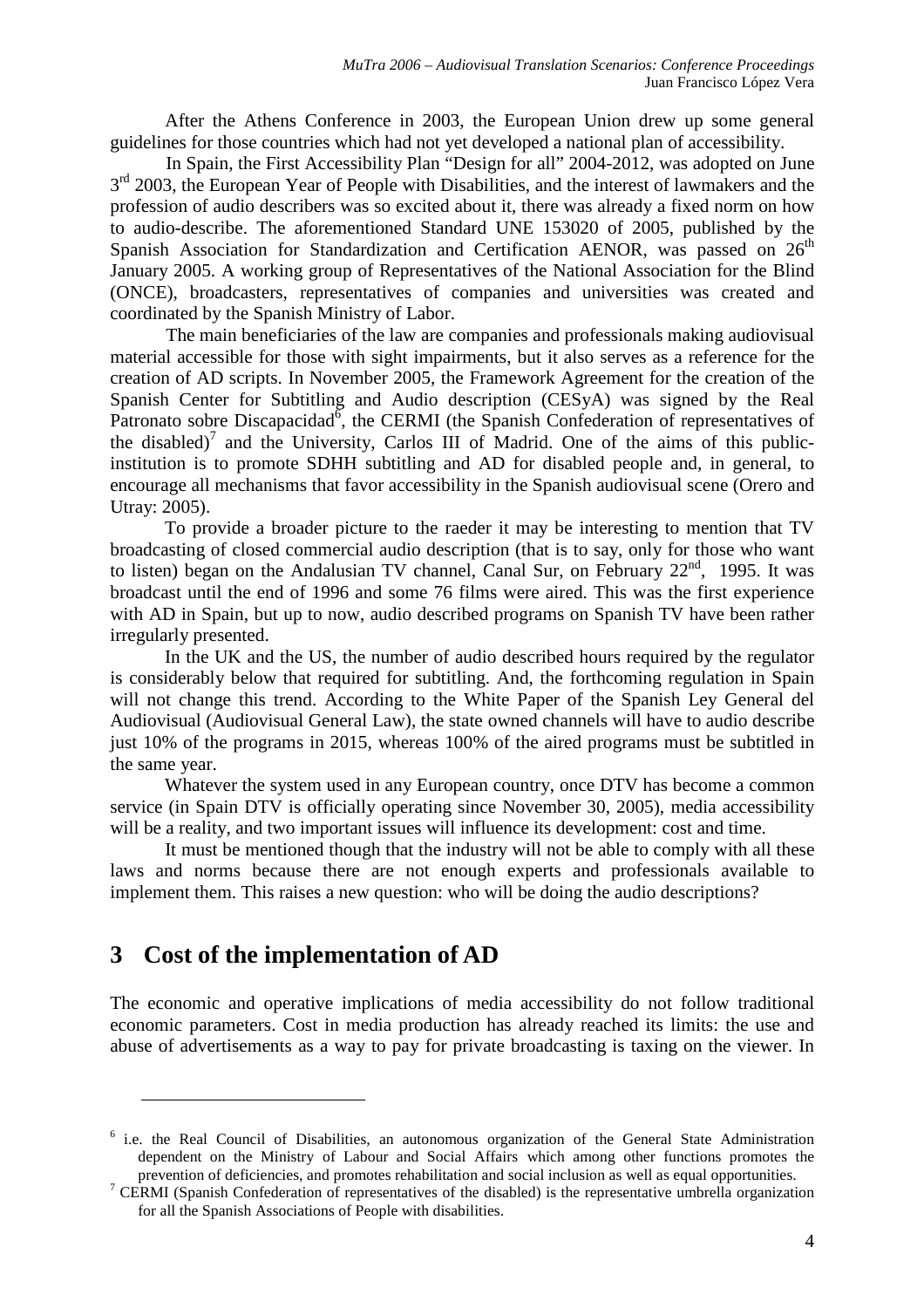Spain<sup>8</sup>, less and less people are watching films on TV because of the many ads shown along with a film: a 90-minute film may last as long as three hours. Public broadcasting – although it is paid by subscription in some countries like the  $UK -$  is also facing a financial crisis with its reduction in programs and in human resources, which has lead to a decrease in production<sup>9</sup>. DTV will bring a larger diversification of TV stations and services and will definitely affect and even more diversify the financial world of media production.

With this outlook the question arises of how media are going to be made accessible in the light of extra production costs for both audio-description and closed captioning? Issues related to this question were discussed at an international conference organized at the Universitat Autònoma de Barcelona<sup>10</sup> in June 2005.

Another important issue is the question who will be responsible for, or how the extra funding necessary to make media accessible can be raised. As it is, the audiovisual market is working with a very tight budget and there increasing concerns about the additional work that this will cause to people who are already working above normal working hours. Moreover, the limited number of potential users does not seem to make accessibility profitable in economic terms. In traditional financial terms the possible revenue that may be gained by the number of people using the new services is not significant. Therefore, no gain (in audience or commercials) is to be expected to justify the expenditure required to make all media programs fully accessible.

In the case of audio description, the estimated average cost per hour is, according to different sources, around  $\epsilon$  800, plus the cost of the transmission bandwidth for an audio channel. An audio-described production for the Spanish state-owned TV channel RTVE is about 1,750 euros - a considerable sum of money, especially considering the objective of only having 10% of the programs audio described.

The audiovisual industry must therefore face both the marginal costs and the technical and operative complexity involved in accessibility. Otherwise governments will have to think of possible ways of incentives or rewards, e.g. tax reductions or exemption for companies who fulfill the required number of hours of accessible broadcasting, or awarding digital licences on the condition of accessible programs.

#### **4 Audio description and time**

 $\overline{a}$ 

While the situation in other European countries may be different, in Spain time in media production and broadcast is a luxury good enjoyed by only few and selected groups. Programs are bought, produced (translated, subtitled, dubbed, etc.) and broadcast in a very short period of time. Also, how can the actual media production process be slowed down to accommodate a new step in the production process, i.e. accessibility?

Confronted with these two questions, the thought arose to make audio descriptions in countries whose first language is not English and have a high degree of imports of Englishspeaking media programs such as films. The fact that Spain is a "dubbing country" should not be ignored, however, because it has a direct implication on both the type of media accessibility and the professionals who will make the media accessible.

<sup>&</sup>lt;sup>8</sup> As Eduardo García Matilla, president of the Corporación Multimedia, stated in the plenary session of the International Conference 1<sup>o</sup> Jornada sobre TV de servicio, which took place in Barcelona June 2<sup>nd</sup> 2005 and was organized by the Generalitat de Catalunya and the Corporació Catalana de Ràdio i Televisió.

<sup>&</sup>lt;sup>9</sup> The BBC personnel strike in June 2005 is a direct consequence.

<sup>&</sup>lt;sup>10</sup> Media for All International Conference http://www.fti.uab.es/transmedia which took place in Barcelona 6, 7 & 8<sup>th</sup> June 2005.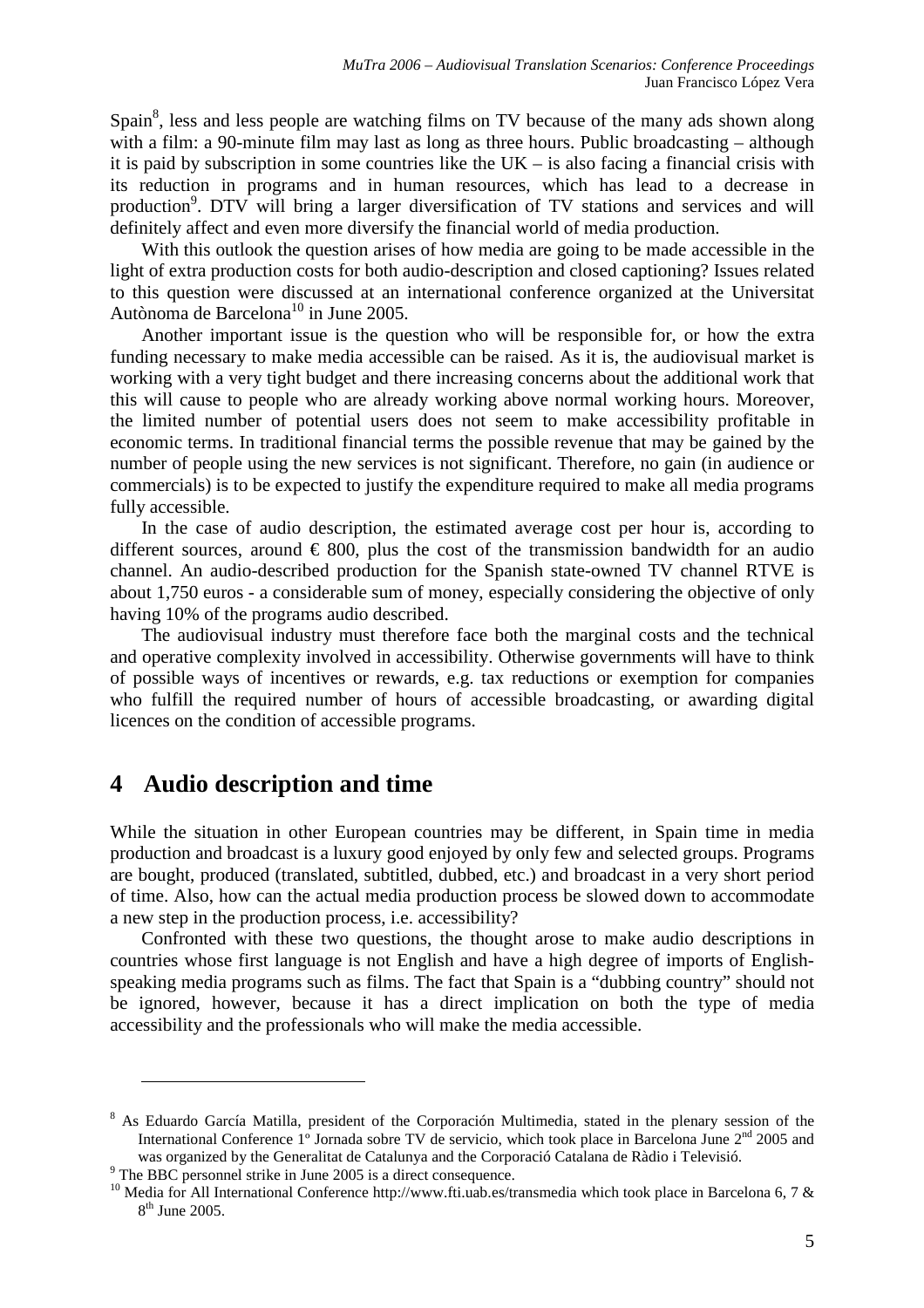# **5 The new audio describer**

Who can become an audio describer? In most European countries (such as Belgium, France, Germany, and Spain) and because Audio Description is usually done internally and at a social level, people who do AD are generally volunteers. Some describers have received training, but some perform AD services because they have relatives with impairments or because they have some interest in amateur theater.

The skills needed for a person to audio describe are stated by The Audio Description Association in conjunction with The Open College Network West and North Yorkshire (provided in their promotional leaflet, May 2000) in the UK:

- The ability to summarize information accurately and objectively
- A good command of the language
- A clear and pleasant speaking voice
- Good sight and hearing (whether aided or unaided)
- The ability to work as part of a team
- The commitment to access for disabled people, and the provision of quality audio description for blind and partially sighted people.

However, these skills are listed in the UK, a country with little import of media products in other languages than English. In other countries where there is a large import of audiovisual programs, as in Spain, much of the accessible work will have to be done by a translator or a person with foreign language transfer skills. It is interesting to note that a possible profile for describers is a person who translates and describes. When considering the multiple and complex combinations of possible describer profiles in Spain, we should have in mind four variables, derived from the basic concept of the describer as the person who creates the AD script:

- The describer can also be the subtitler
- The describer can also be the translator
- The describer can also be the adjuster
- The describer can also be a SDH subtitler, that is, an intraliguistic subtitler.

These possibilities could also be combined with what traditionally has been an integral part of a describer's profile (at least in the US and the UK), the narration of the script.

A describer has to work with two main media market characteristics: time and budget restrictions. Projects normally need to be accomplished under time pressure and adjusted to a fixed budget. This can easily be achieved if the same person –translator or subtitler- would also create the audio description. Furthermore, the fact that he/she is already acquainted with the plot, characters, register, cultural references, etc will facilitate the work of the description. If it was possible to find one person with the different professional skills above, the final benefit will go to the client, since he/she will not only receive the final product faster but at the same time a product with a higher quality and consistency between the different versions.

# **6 Hypothesis and practical test**

The following is a report of an ongoing research. The hypothesis of this work is based on Veronika Hyk's (2005) and Bernd Benecke's (2004a) question "Can audio description be translated into other languages?"

In the process of subtitling and dubbing today, the translator gets the preliminary script, sometimes the continuity to work from there when rendering the different versions.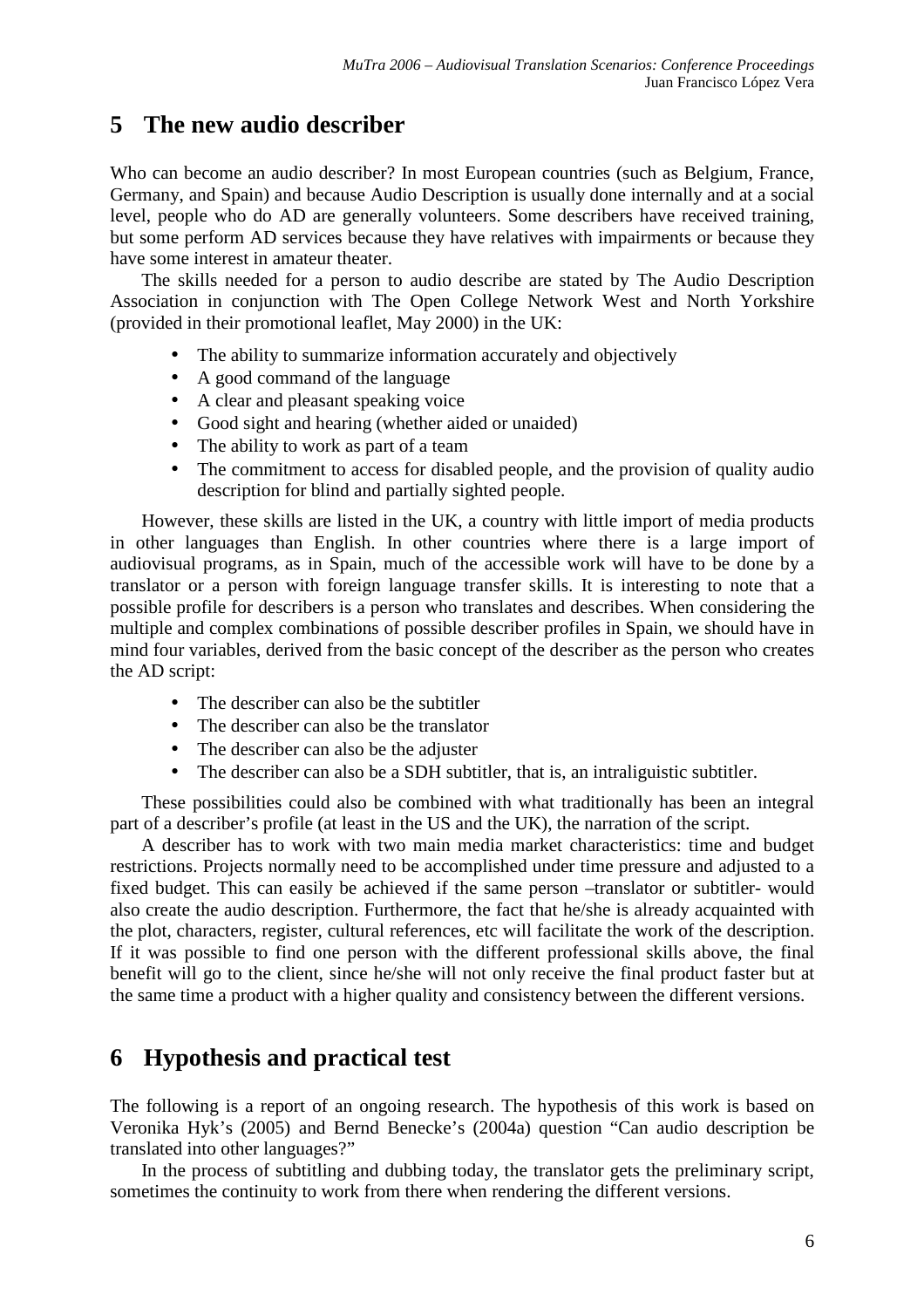It seems feasible that in the future the translator could also work from the script for audiodescription. With the sale of the film, the distributor would sell the AD script, too.

In this paper, we present the results of an experiment which tested the hypothesis of translating or adapting audio description scripts as a faster and more financially viable way to create audio described films. Adapting the audio description from a script instead of creating an AD script from scratch from the already dubbed version seems a viable alternative.

Two professional subtitlers, two dubbing translators, a university professor and a dubbing director and adjuster formed a team. It is important to note that although all of them are professionally related with the audiovisual field, none of them had previous experience in AD creation.

We proceeded from the availability of AD scripts produced in either the US or UK. Each translator worked with an electronic version of the transcription of the English AD, the English audio described DVD, and the Spanish dubbed version on DVD of the following  $\widetilde{\mathrm{films}}^{11}$ :

*The 39 Steps,* by Alfred Hitchcock (86 min, 1935), AD by David Banks.

*Iris*, by Richard Eyre (91 min, 2001), AD by Di Langford.

 $\overline{a}$ 

*The Shipping News*, by Lasse Hallstrom (111 min, 2001), AD by Di Langford.

*The Man who Knew Too Much*, by Alfred Hitchcock (75 min, 1934), AD by William Roberts.

*Brief Encounter,* by David Lean (86 min, 1945), AD by Di Langford.

The tasks were divided as follows. Each researcher had to create four AD scripts of the first ten minutes of each film, following two different procedures:

According to the first procedure, the Spanish AD corresponding to *39 steps* and *Iris* were to be created from the original version of the film, without having previously seen the English AD script. However, the participants were advised to watch the whole film in order to have a better understanding of the context. After that, they had to adapt the Spanish AD to the dubbed version of the film, and finally read the adapted script. These three phases had to be timed by the participants in order to calculate the total duration of the process.

According to the second procedure, the Spanish AD corresponding to the films *The Shipping News* and *The Man Who Knew too Much* were to be created by translating the English AD script. This is the key difference between the first and the second procedure. Besides, at this stage, the adjuster did not participate, since his role was to contribute to a subsequent stage. In this case, the participants were also adviced to watch the whole film. The translated AD was also to be adapted to the Spanish dubbed version and finally to be read. As in the first procedure, the total duration of the process had to be calculated by adding up the duration of the three phases.

The aim of these two first stages was to compare the total duration of the different procedures of AD generation and to evaluate the creative process. Since, as previously said, the participants had no previous experience, the duration of these procedures needs to be taken with caution, i.e. the more experienced the describer or translator, the less time she/he will need to create or translate the AD.

In a third stage, only the two subtitlers were involved. They firstly had to create the Spanish HoH subtitles of the fist ten minutes from the film 'Brief Encounter'. Based on that, they created and read the Spanish AD script. As before, the total duration of these three parts was timed. Subtitling was the only choice here because some regional TV channel in Spain

<sup>&</sup>lt;sup>11</sup> Thanks are due to Joan Greening from RNIB and Dr Andrew Salway from the University of Surrey, who generously supplied the five AD scripts.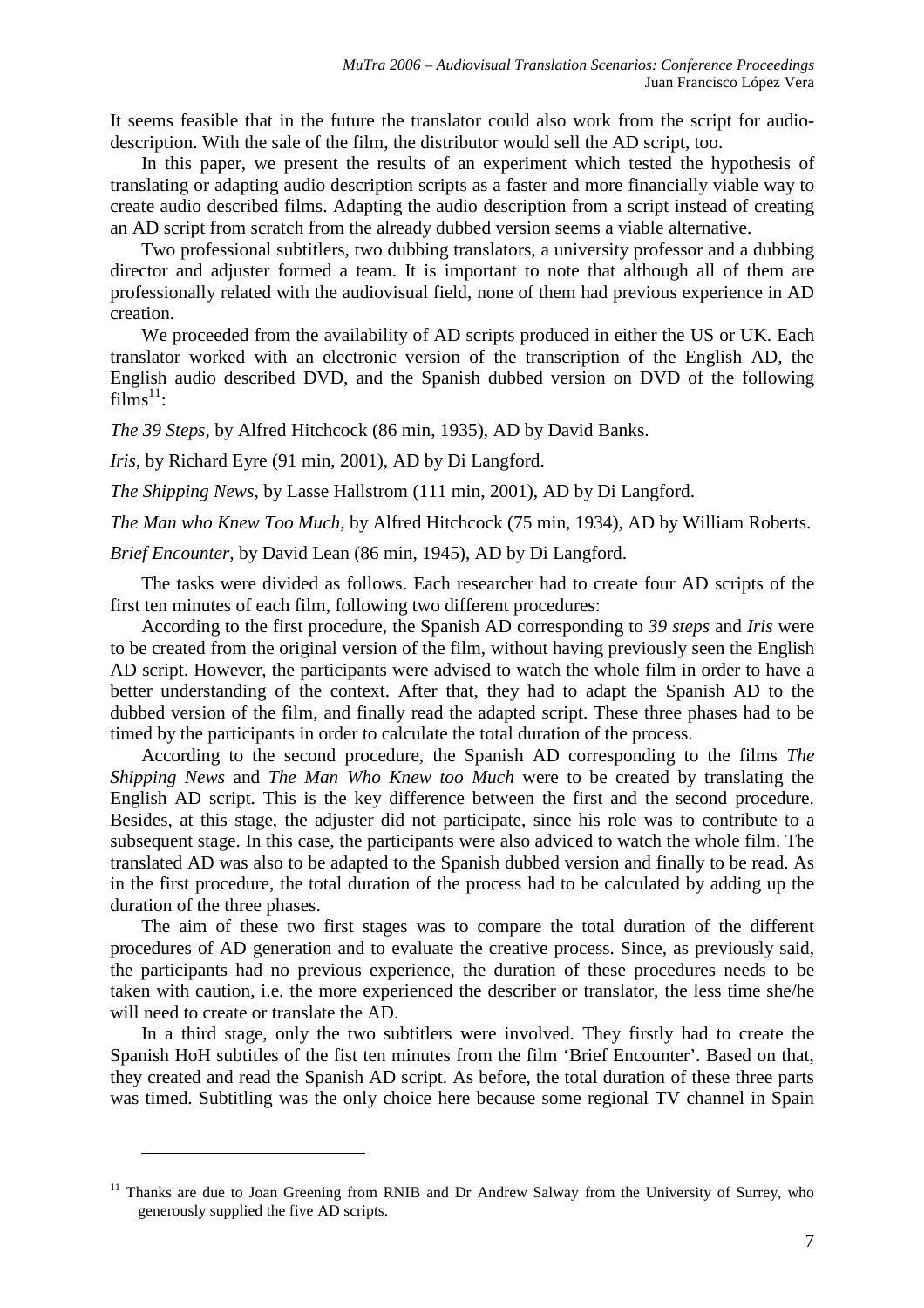had already proposed to its pool of free-lance subtitlers to carry out the ADs for a minimum extra charge.

In the fourth stage, a sixth researcher, the dubbing director and adjuster, were asked to adapt the two translated AD scripts (second stage) and to calculate the time spent both on adapting and reading the Spanish AD scripts.

One of the aims of this project was to find out which profile for a commercial audio describer fits better into the future audiovisual Spanish market. This explains the variety of backgrounds of the participants. Every expert involved in this research project had to render the task from her/his professional point of view and evaluate the procedure and the results accordingly.

The results presented below were analyzed from the points of view of the translator for the translation and the adjuster for the creation.

#### **7 Results**

The project entails five stages, with the first one almost completed. Based on the provisional data of the first stage, two tentative results could be drawn:

- If we consider the average time spent in creating and adapting the first 10 minutes of audio description corresponding to the first stage, the calculation shows that for a 90 minute film, the creation of the AD from scratch and from the original version would take nearly ten hours and a half, pending the final recording by a professional voicetalent.
- For the creation of a new AD script on the basis of translating the original into English, we would have to spend a bit more than ten hours.

Therefore at this point, awaiting more comprehensive information, it is reasonable to suggest that translating the already available AD script is slightly less timeconsuming than creating a new one from the film in its original version. It is true that this result might have been influenced by the fact that participants already had experience in translating but not in audio describing. However, just half of them had previous experience in adjusting. Nevertheless, it has to be underlined that it is precisely at the beginning of a film, i.e. in the first ten to fifteen minutes, that there is always more to be described, since the plot, the setting and the characters have to be introduced for the first time.

• The length of the film is not a deciding factor of the time spent in creating the AD, both new and translated. More important is the filmic structure (for instance, flash backs), action and dialog speed, number of gaps in the dialogs and so on.

As mentioned before, this is an ongoing research. Final results and conclusions are to come and will be published as soon as they are available.

# **8 Conclusion**

This research was carried out to test the following assertions made by Veronica Hyks in *Translating Today* (2005:7): "As much as it would seem to make sense to make audio description scripts available to others, to save time, translating and reworking can sometimes take as long if not longer than starting from scratch. Audio describers and translators may well find themselves working side by side in the not so distant future."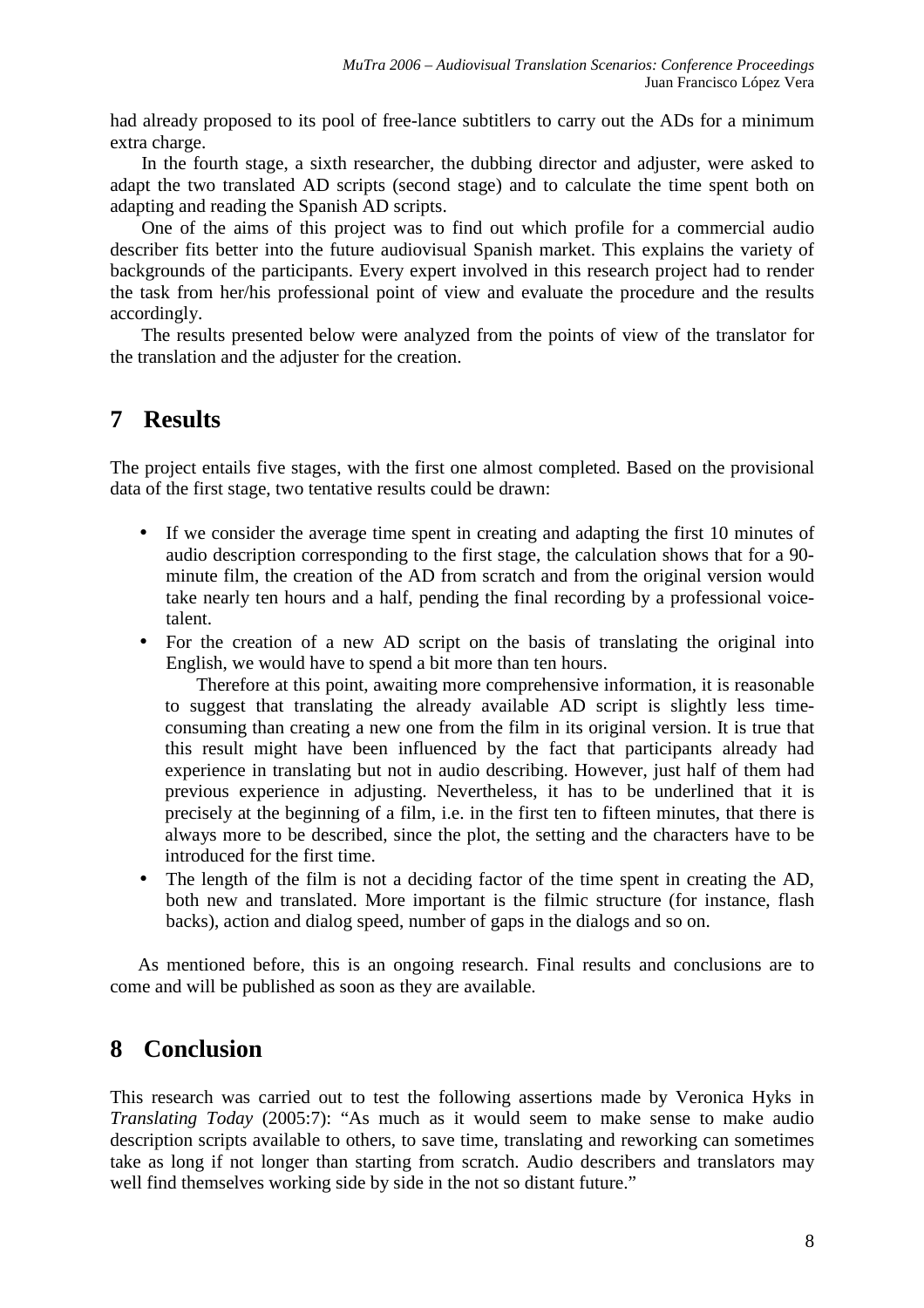The question remains what would be the results if the same person did both? After all, translators are better trained to address cultural references and to adapt them to the target audience. Moreover, an original AD gives the appropriate cultural background and accordingly is more informative than the AD for the same film done from scratch. In this way, translators could avoid a significant loss of necessary cultural references and, if required e.g. by time constraints they can decide and distinguish together what is important in the original audio description and what can be left out, what must be kept and what can be sacrificed. Translators could take advantage of the original AD, adapt it and reformulate it in the time given (between dialog gaps) and in the appropriate linguistic register. It could also be argued that the translation of an original AD script could be more flexible and thus more creative than for example the translation of the DVD subtitles which are generated from a rigid master/genesis file which today is the generally accepted method of translating subtitles.

Another point to be considered is that the creation of both from the original version of the film and translating the original AD is faster than waiting until the dubbed version is ready and then start with the AD in the target language. Obviously, the two first options could only be carried out by a professional with foreign language skills.

In short, the original AD could be the basis for a more accurate, probably faster, and thus more economical version in the target language.

This research is only one of the many projects underway at university level in the hope of making accessibility to the media an easier way for social integration. To reach this goal, the translation of audio description scripts should be considered not only as the way forward, but also as a possible step forward.

#### **9 References**

- AENOR (2005): "Norma UNE: 153020. Audiodescripción para personas con discapacidad visual. Requisitos para la audiodescripción y elaboración de audioguías". Madrid: AENOR.
- Benecke, Bernd (2004a): "Audio-Description". *Meta* 49 (1): 78-80.
- Benecke, Bernd & Dosch, Elmar (2004b) *Wenn aus Bildern Worte werden*. Munich: Bayerischer Rundfunk.
- Gambier, Yves (2004): "La traduction audiovisuelle: un genre en expansion". *Meta* 49 (1): 1- 11.
- Hernández-Bartolomé, Ana & Gustavo Mendiluce-Cabrera (2004): "Audesc: Translating Images into Words for Spanish Visually Impaired People". *Meta* 49 (2): 264-277.
- Hyks, Veronika (2005) "Audio Description and Translation. Two related but different skills". *Translating Today* 4: 6-8.
- Matamala, A. (2005a): "Live Audio Description in Catalonia", Translating Today, 4, 9-11.
- ------ (2005b): "La accesibilidad en los medios: aspectos lingüísticos y retos de formación". In Pérez-Ugena & Coromina, Alvaro (eds): *La accesibilidad en la era de la TV Digital.*  Madrid: Laberinto.
- ------ (2005c): "La audiodescripción en directo". In Jiménez, Cati (ed.): *Traducción y accesibilidad: la subtitulación para sordos y la audiodescripción para ciegos*. Granada: Comares.
- Mateos Miguélez, Berta (2005): *Audiodescripción: estudio y análisis a través de un fragmento de la película Shrek*. Vigo, Facultade de Filoloxía e Tradución. Unpublished study.
- Navarrete, Fernando (1997): "Sistema AUDESC: el arte de hablar en imágenes". *Integración*  23. 70-82.